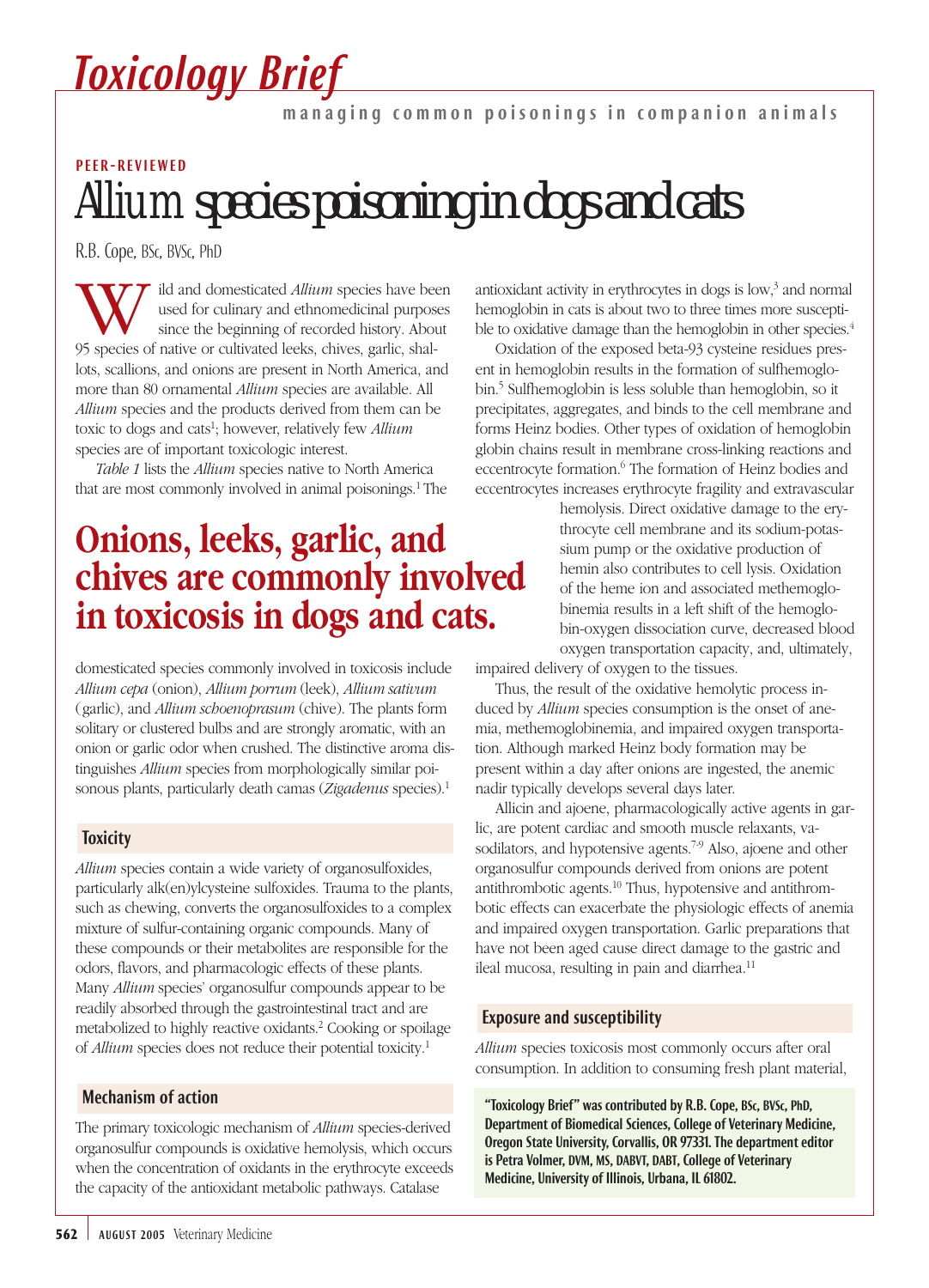| <b>Scientific Name</b> | <b>Common Name</b> | Appearance* | Distribution*                                            |
|------------------------|--------------------|-------------|----------------------------------------------------------|
| Allium canadense       | Meadow garlic      |             | ANTS<br>Havai<br><b>Puerte Rice</b><br>Virgin halands    |
| Allium cernuum         | Nodding onion      |             | ANTS<br>Alaski<br>Harai<br>Puerto Rico<br>Virgin talands |
| Allium validum         | Pacific onion      |             | NTS<br>Alaska<br>Hawat<br>Puerto Rico<br>Virgin Islands  |
| Allium vineale         | Wild garlic        |             | Aladka<br>Havai<br>Puerto Pico<br>Virgin halands         |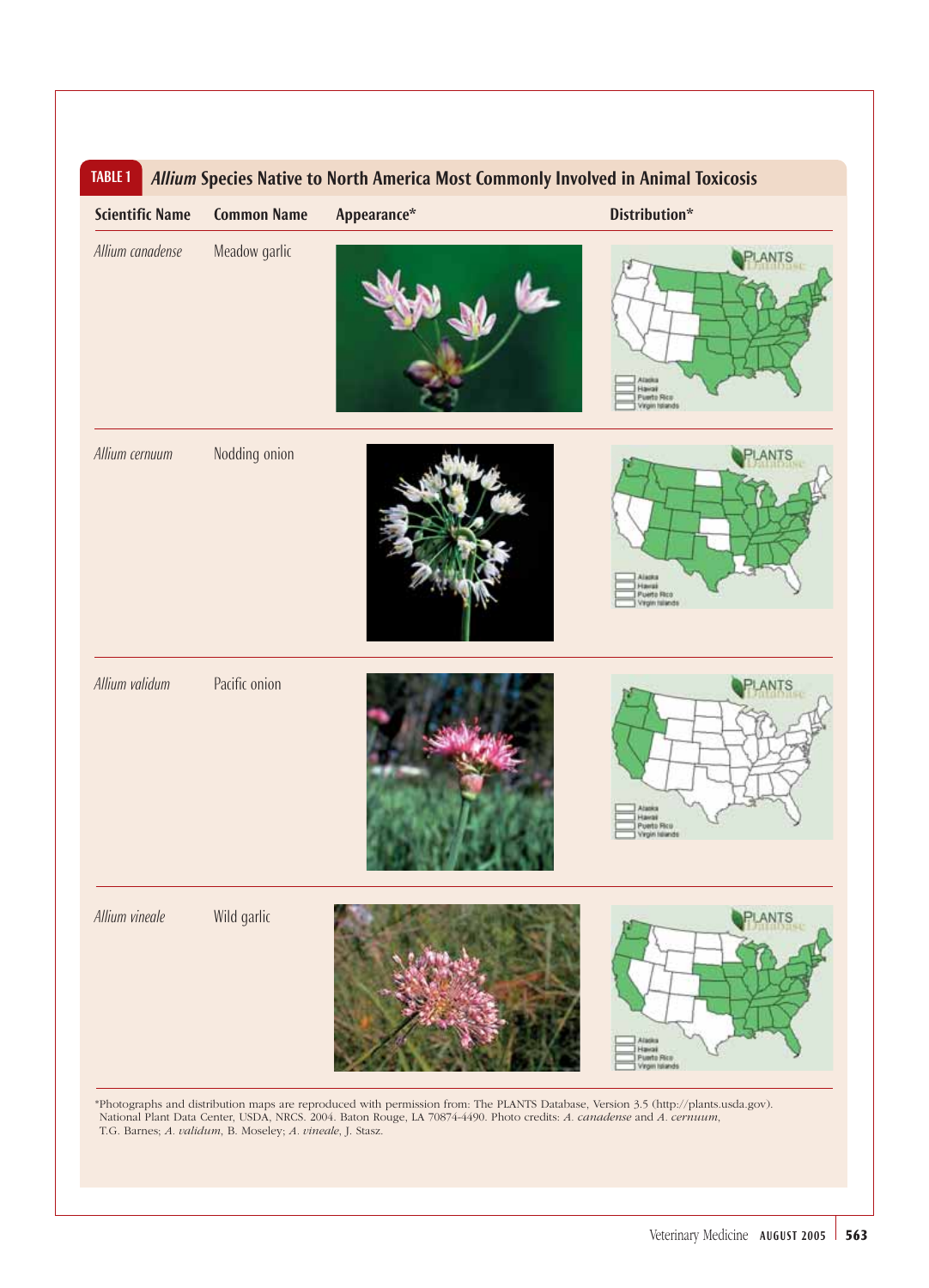

consuming juice, fresh and aged dietary supplements, powdered cooking preparations, dehydrated material, or food preparations derived from or containing *Allium* species can be potentially toxic to dogs and cats.1 *Allium* species toxicosis typically ensues after consumption of a single large quantity of the material or repeated small amounts. Dogs and cats are highly susceptible to onion toxicosis: Consumption of as little as  $\frac{5 \text{ g}}{\text{kg}}$  of onions in cats or 15 to 30 g/kg in dogs has resulted in clinically important hematologic changes. Onion toxicosis is consistently noted in animals that ingest more than 0.5% of their body weight in onions at one time.

Dogs with heritable high erythrocyte reduced glutathione and potassium concentrations are more susceptible

### **In severely affected animals, a blood transfusion and supplemental oxygen therapy may be required.**

to the hematologic effects of onions.12 This trait is relatively common in Japanese breeds. Other inborn errors in metabolism or nutritional deficiencies that result in decreased erythrocyte antioxidant defenses, such as glucose-6-phosphate dehydrogenase deficiency or zinc deficiency, could increase an animal's susceptibility to *Allium* species toxicity.13 Concurrent treatment with xenobiotics, drugs, or dietary factors that induce erythrocyte oxidative injury (*e.g.* propofol, propylene glycol, dl-methionine, sulfonamides, sulfapyridine, large doses of vitamin  $K_{3}$ , benzocaine) or diminish erythrocyte oxidative defenses (*e.g.* acetaminophen) is likely to increase an animal's susceptibility to *Allium* species toxicosis.

#### Clinical signs and laboratory findings

In dogs and cats, clinical signs of *Allium* species toxicosis may appear within one day of consumption if large amounts of material have been ingested; however, it is more common for clinical signs to develop after a lag of several days. Clinical signs often include depression, hemoglobinuria, hemoglobin and possibly hemosiderin urinary casts, icterus, tachypnea, tachycardia, weakness, exercise intolerance, and cold sensitivity. Inappetence, abdominal pain, and diarrhea may also be present. In cases of recent ingestion, the affected dog's or cat's breath may smell of onions or garlic.

Clinical pathology findings are consistent with intravas-

cular and extravascular hemolysis, Heinz body anemia, eccentrocytosis, hemoglobinemia, hemoglobinuria, hyperbilirubinemia, methemoglobinemia, and, if the animal survives long enough, an accompanying regenerative response.<sup>1</sup>

Necropsy and histologic findings typically indicate hemolytic anemia. Because of the common lag of several days between ingestion and the development of clinical signs, gastrointestinal erosion or *Allium* species in the gut content may not be seen. Histopathologic findings, although consistent with hemolytic anemia, are not specific for *Allium* species toxicosis and may include deposition of hemosiderin in the phagocytic cells of the liver, spleen, and renal tubular epithelium; renal tubular pigment necrosis;

and nephrotubular casts and hemoglobin casts in the renal tubules. $<sup>1</sup>$ </sup>

#### Differential diagnoses

Differential diagnoses include other common toxicoses: brassicaceous vegetables, propylene glycol, acetaminophen, benzocaine, vitamin  $K_{3}$ , dl-methionine, naphthalene, zinc, and copper. Common feline disorders associated with Heinz body forma-

tion include diabetes mellitus, particularly if ketoacidosis is present; hepatic lipidosis; hyperthyroidism; and lymphoma and other neoplasms.

#### Diagnosis and treatment

*Allium* species toxicosis is typically diagnosed through a combination of history, clinical signs, and microscopic confirmation of a Heinz body-type hemolytic anemia.

No specific antidote is available for *Allium* species toxicosis. Treatment involves gastrointestinal decontamination and removing the *Allium* species source, treating the anemia, and providing general supportive care. Inducing emesis can be valuable in asymptomatic dogs and cats provided no complicating factors are present and ingestion was within the last one or two hours. Consider administering activated charcoal after emesis. In severely affected animals, a blood transfusion and supplemental oxygen therapy may be required. Administering intravenous crystalloids is indicated if extensive vomiting and diarrhea have occurred or if hemoglobinuria or hypotension is evident.

Carefully monitor the patient's erythron for several days after ingestion since that is when the anemic nadir usually occurs. Antioxidants, such as sodium ascorbate, vitamin E, and N-acetylcysteine, have minimal overt protective effects in onion powder toxicosis in cats.14 Diets low in potential oxidants are recommended; semimoist foods that contain propylene glycol should be avoided, particularly in cats.<sup>15</sup> ►